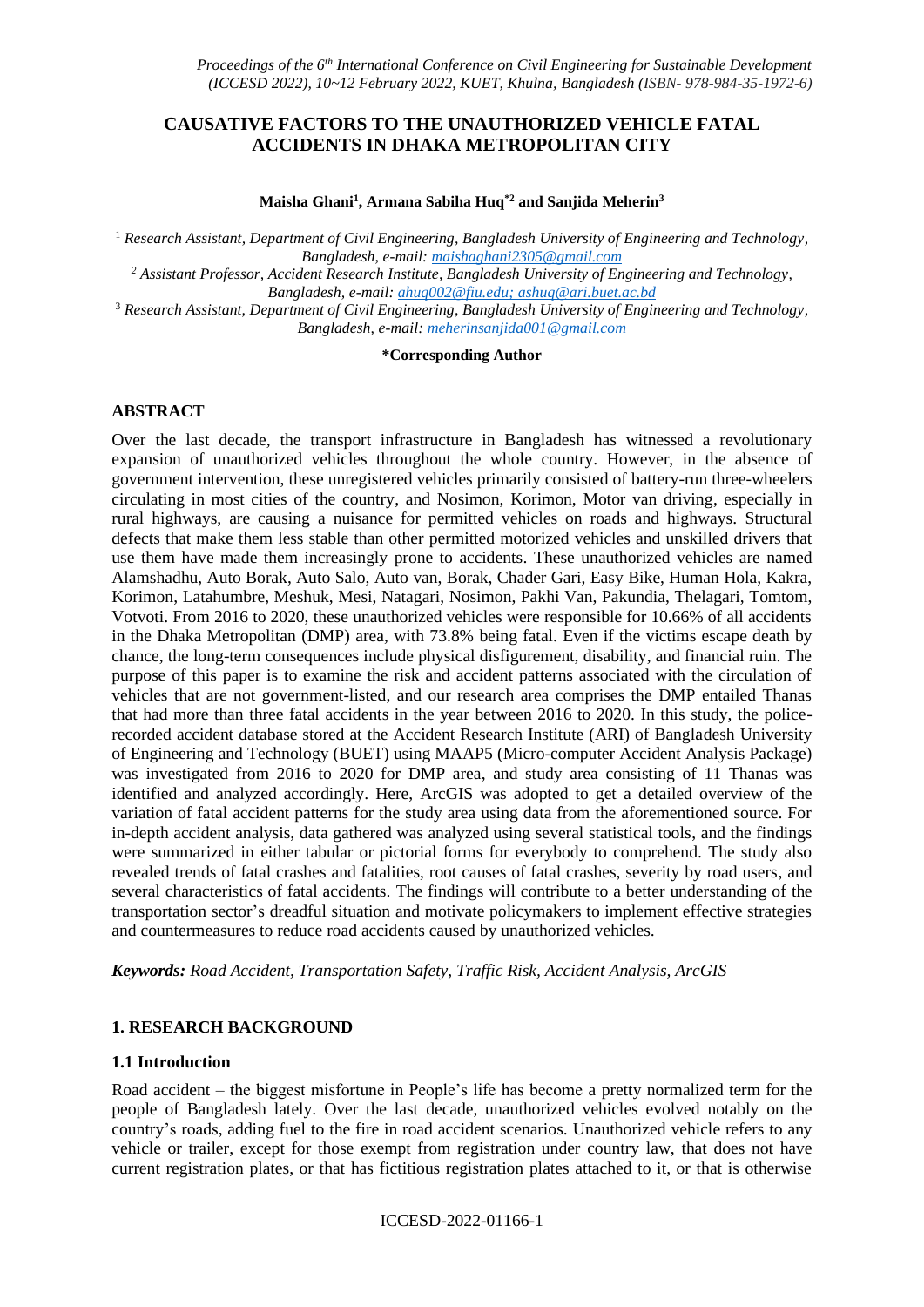not registered under country regulations. In Bangladesh, these unauthorized vehicles include Alamshadhu, Auto Borak, Auto Salo, Auto Van, Borak, Chader Gari, Easy Bike, Human Hola, Kakra, Korimon, Latahumbre, Meshuk, Mesi, Natagari, Nosimon, Pakhi Van, Pakundia, Thelagari, Tomtom, Votvoti. Unfortunately, the number of these vehicles has steadily increased over the years, oblivious to the potential for accidents. The lack of adequate and convenient public transportation also contributes to the demand. These vehicles facilitate the transportation of many passengers over a short distance, making travel more affordable than many other modes of transportation and allowing numerous drivers to make a living. Nonetheless, the hazards associated with these vehicles far outweigh their benefits and must not be underestimated. Several studies were conducted upholding these vehicles' sustainability and popularity in our country, however, no analytical study regarding accident patterns or causative factors to accidents was carried out by far. From 2016 to 2020, only unauthorized vehicles caused 10.66% of all accidents in the Dhaka Metropolitan Police (DMP) area, and 73.8% of these accidents were found to be fatal, indicating fatal accidents to be the most frequent type for these unauthorized vehicles. Noting this fact, in our study, we identified 11 Thanas (police stations) in the Dhaka Metropolitan Police (DMP) area, which had more than three fatal accidents caused by unauthorized vehicles in the five consecutive years of 2016 to 2020. About 77.1% of accidents were fatal of all the accidents caused by unauthorized vehicles reported in these 11 Thanas, and the fatality rate was 84.2% in terms of all casualties. Our research questions are:

- How do the characteristics of these fatal accidents vary for the selected 11 Thanas?
- What are the factors that are affecting these fatal accidents?

## **1.2 Literature Review**

Many studies have been carried out assessing accident patterns and factors in different countries as traffic accidents have become common scenarios worldwide. The most popular source for collecting accident records in Bangladesh is the police recorded accident database stored at Accident Research Institute (ARI), BUET. A review was done on the accident reporting and recording system of Bangladesh (Ahsan et al., 2011). The paper also identified the variables involved in accidents and reviewed error sources in data collection. Around 61% of road accidents occur in the national and regional highways of Bangladesh, resulting in a 66% fatality rate of total accidents (Hoque et al., 2020). The analysis of the study showed that informal vehicles like Nosimon, Korimon, etc., involves 9% of all accidents on the highway (Hoque et al., 2020). It was shown in an article that three-wheelers could obtain speeds up to 70 mph, and some unfortunate accidents caused by these vehicles were highlighted (Cogbill et al., 1985). A paper was published assessing the different patterns of injuries by three-wheeler users and compared the result with other vehicles (Vadysinghe et al., 2018). Study samples were the users of three-wheelers who were reported to be undergone three medico-legal units in Sri Lanka. The study found most cases of accidents to be fatal for three-wheelers, fatal head injury (78.8%) being the most common. A study was carried out to show patterns of injuries and causative factors of three-wheeler accidents in Colombo (Silva et al., 2000). A paper was established to evaluate the structural crashworthiness of a three-wheeler passenger auto-rickshaw in India (Prakash, 2009). They considered two cases- frontal impact collision and rear impact collision and showed the results consecutively. A paper was published regarding three-wheelers in east Alabama (Haynes et al., 1986). In the study, accidents associated with three-wheelers were reviewed and analyzed. Through the study, they concluded that three-wheelers are unstable and difficult to control.

Despite being unstable, one of the few positive things about three-wheelers is that they are run by batteries and can introduce the concept of electric batteries. Many countries are now implementing government-level policies to eliminate personal vehicles with increased shared mobility, such as metros and BRT systems. Three-wheeler can also serve 'the last-mile connectivity' concept. A study showed techno-commercial aspects of retrofitted three-wheelers and the way to introduce economically viable hybrid three-wheelers in India (Uttekar et al., 2021). Easy bikes are quite popular among the people of Bangladesh for their comforting vibe while riding. The supply chain and popularity of battery-based electric charged vehicles were evaluated through a questionnaire survey selecting three different stakeholders-passengers, drivers, importers, or assemblers of the easy bike (Hossain & Hossain, 2019). The contribution of the easy bike towards sustainability was evaluated by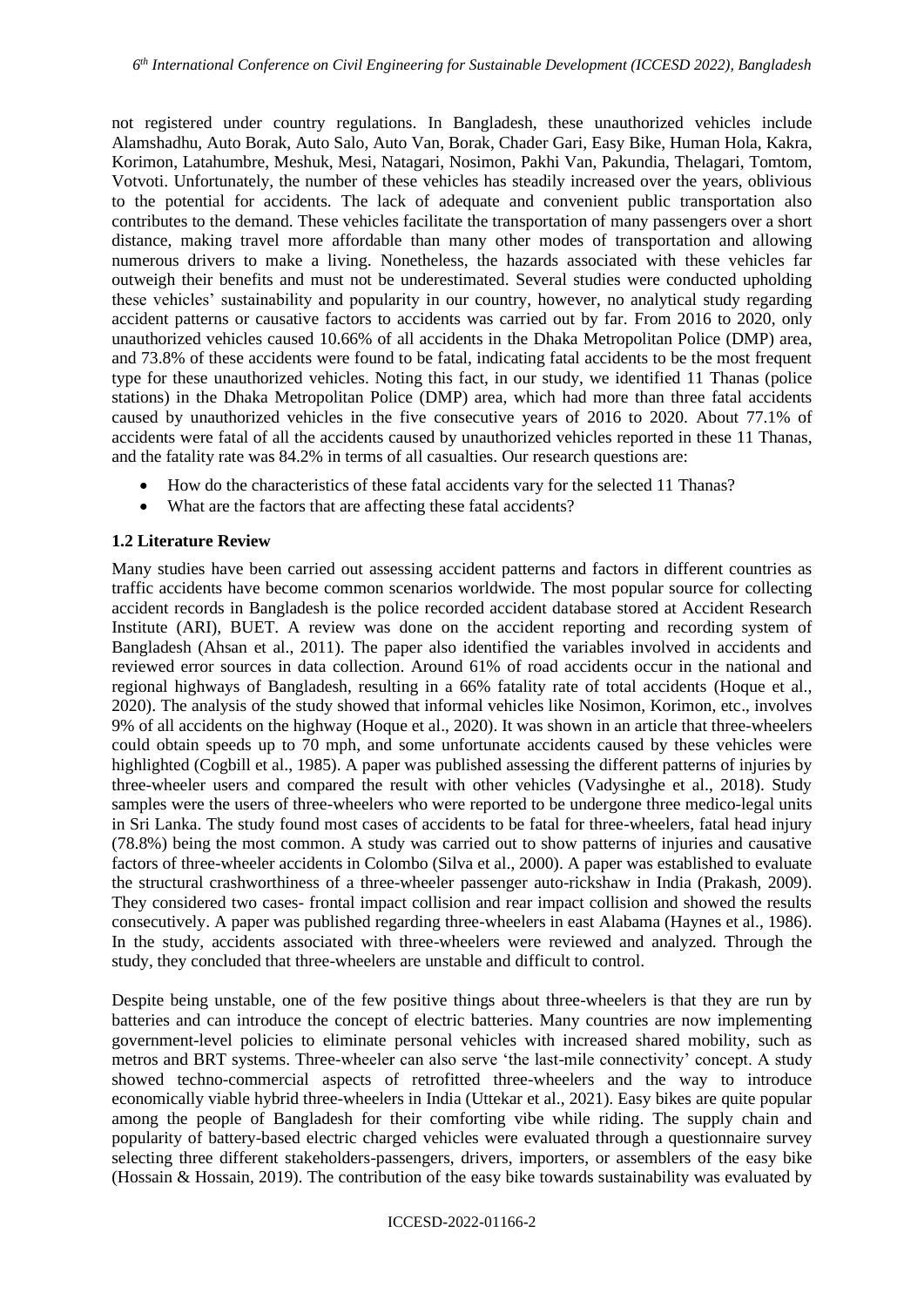identifying its route, network, coverage (Anjum, 2018). In this paper, some recommendations were also given for the proper management of easy bikes. The fact that data showed that small electric passenger vehicles contributed immensely to reducing the carbon footprint of transport in the small city of Coxs' Bazar, Bangladesh, was highlighted in a paper (Hossein, 2020). It also evaluated the case to build urban transport strategy and policy around such vehicles. The gaps of e-rickshaw sustainability issues and policies were addressed, and stakeholder theory (ST) and resource dependency theory (RDT) were accumulated (Khan & Quaddus, 2020). The paper applied fuzzy quality function development (QFD) accumulated with 0-1 non-linear optimization technique.

As traffic safety has become a significant issue in Dhaka city, Bangladesh, much research has been carried out assessing traffic safety and risks. Different characteristics of road traffic accidents were examined in Dhaka Metropolitan Area from 2007 to 2011 (Ishtiaque & Ahmed, 2013). They also established a GIS database showing accident locations and details.

A study was carried out showing the prevalence, reasons, and patterns of motorcycle accidents and casualties in the Dhaka Metropolitan city area from 2000 to 2014 (Akter & Pervaz, 2019). They also represented accident scenarios for different Thanas using GIS tools. A study identified common vehicular defects and their impact on road accidents on Jamuna Multi-purpose Bridge (JMB) approach roads, and possible remedies were discussed (Hoque & Hasan, 2006). The actual number, causes, and types of accidents in Dhaka city were evaluated from 2016 to 2020 (Siraj et al., 2021). The characteristics of road traffic accidents of Dhaka city were determined from 2007 to 2011 based on several accident parameters (Ahmed et al., 2014). A report developed a road accident-related database using GIS for 2007-2011 in Dhaka city ("TRAFFIC ACCIDENT STUDY IN DHAKA CITY", 2012). This study also discussed the road safety situation, addressing contemporary issues and priorities. Road accident cost was estimated for 2020 (Ahsan et al., 2021). The estimation was performed by the Human Capital method and a questionnaire survey was conducted to carry out vehicle damage cost and administrative cost. The research was conducted to identify roadway, traffic, and environmental influencing factors of injury severity of accidents in Dhaka city from 2007 to 2011 by establishing an ordered probit model (Kamruzzaman et al., 2014).

As pedestrians are the most vulnerable road users, many studies have been carried out in Dhaka city addressing the safety and risks of pedestrians. A study was conducted to find out the possible reasons behind the death of pedestrians in Dhaka city, analyzing the data from 1998 to 2014, and solutions were proposed for the safety improvement of the people (Bhuiyan & Islam, 2018). An assessment was made of the crash risk associated with various pedestrian groups using a two-stage, multi-criteria decision-making approach in Dhaka (Zafri et al., 2020). The study also revealed pedestrian road crossing behaviors at intersections in Dhaka, Bangladesh. Environmental, road, and vehicular factors to influence pedestrian-single-vehicle crash severity were identified in Dhaka (Zafri et al., 2020). In this paper, a binary logistic regression model was developed using a dataset of pedestrian-singlevehicle crashes involving casualties from 2010 to 2015. A qualitative evaluation of the comfort level of pedestrians was done in terms of six broad categories (Rahaman et al., 2005). Data were collected through an observation survey and questionnaire survey from the pedestrians in Dhaka city.

## **2. DATA COLLECTION AND METHODOLOGY**

This study aimed to analyze the characteristics and contributing factors of accidents for Dhaka Metropolitan Police (DMP) stations which had more than three fatal accidents for the consecutive years of 2016 to 2020 caused by unauthorized vehicles. Out of 50 Thanas in DMP, 11 Thanas were identified to fulfill the abovementioned criteria. The area of research included the Thanas named Adabor, Dakshin Khan, Hatirjheel, Khilkhet, Kotwali, Mugdha, Ramna Model, Rampura, Sher E Bangla Nagar, Tejgaon Industrial, and Uttara West.

To conduct the research, secondary data of accidents were collected from police recorded accident database stored at the Accident Research Institute (ARI) of Bangladesh University of Engineering and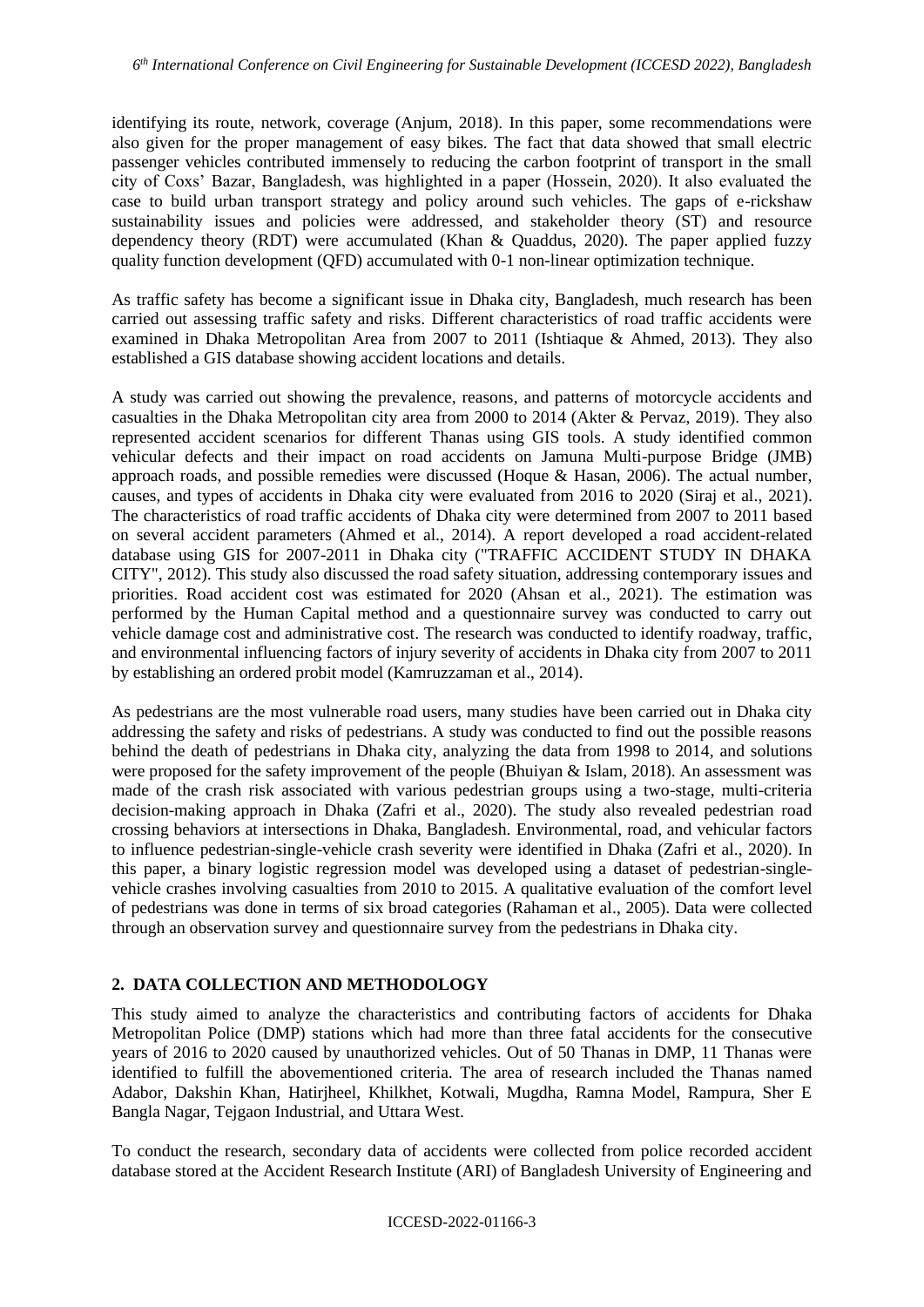Technology (BUET) using MAAP (Micro-computer Accident Analysis Package) (Figure 1) and was investigated for 2016 to 2020 for the mentioned research area. The whole of Thana's accident characteristics were assumed to be the same for the station under it.



Figure 1: Overview of Accident Database

For in-depth accident analysis, accident data collected from the aforementioned source is analyzed using Microsoft Excel, and the results are represented in pictorial forms with the best possible unambiguity. Then the data is analyzed using ArcGIS to get an overview of their variation pattern. The study period included five consecutive years of 2016 to 2020. Here, it is to be noted that the analysis results for the year 2020 have a pandemic impact. The research methodology is shown in Figure 2.



Figure 2: Research Methodology

## **3. ANALYSIS AND RESULTS**

## **3.1 Road Traffic Accidents in DMP**

The number of people killed and injured on the roads of Bangladesh is continuously growing with each passing year. The misery of road traffic accidents amplifies when it involves Dhaka Metropolitan (DMP) area. In DMP, 70.74% of the total accidents were fatal between 2016 and 2020, resulting in the deaths of thousands of innocent people. According to Figure 3, the most significant contributors to these fatal accidents were buses (39%), motorcycles (13%), heavy trucks (10%), unauthorized vehicles (10%), and minibusses (9%). It is impossible to overlook the risk of unauthorized vehicles, which account for the fourth-highest percentage of this contribution. In addition, it has been identified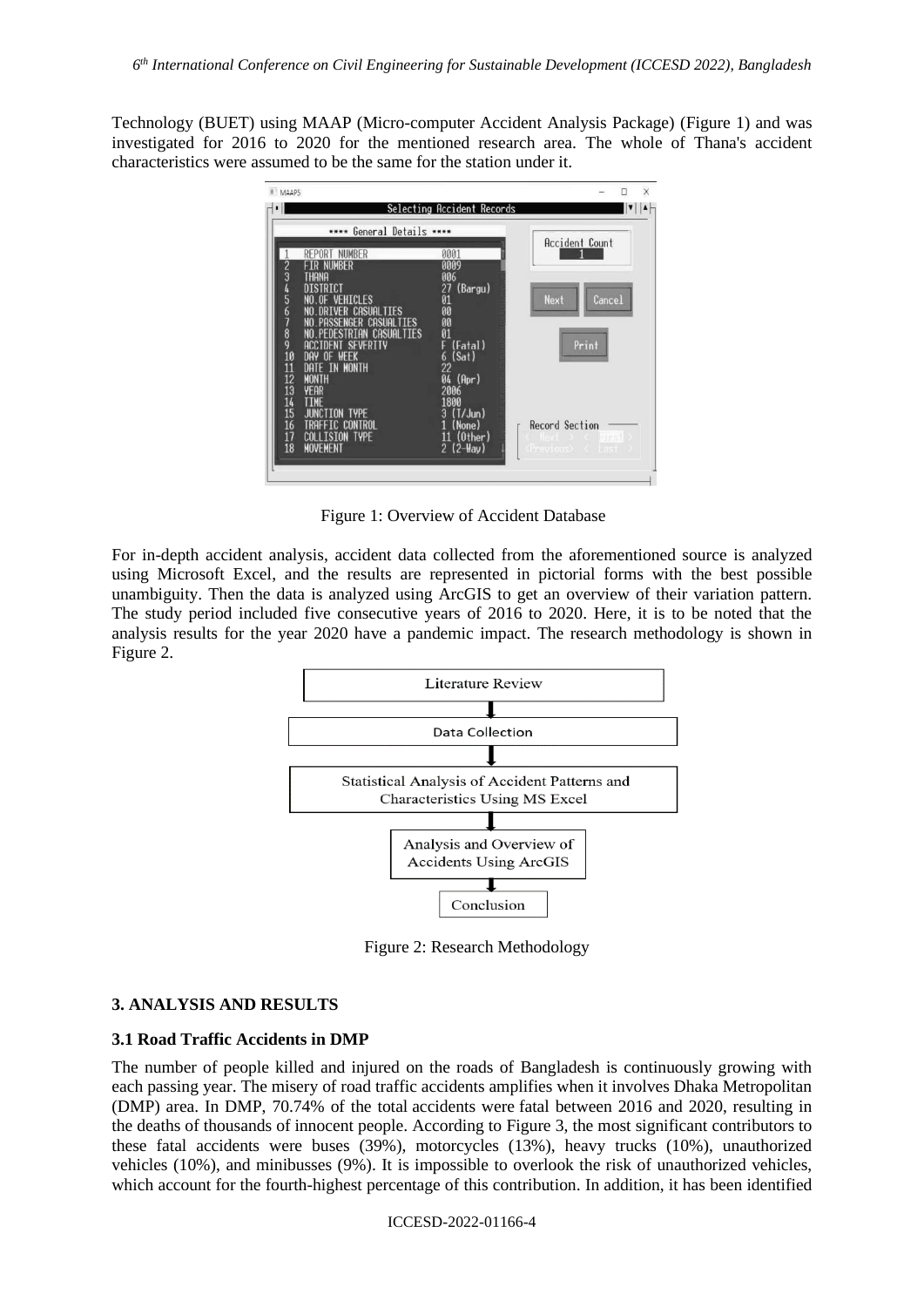that 11 out of 50 Thanas under the DMP area had more than three fatal accidents from 2016 to 2020, and our paper focuses on these 11 Thanas to examine the underlying factors.



Figure 3: Contribution of Various Vehicle Types to Fatal Accidents in DMP

## **3.2 Fatal Crashes and Fatalities by Year**

Figures 4 and 5 show the trend of fatal crashes and fatalities by year for 2016 to 2020. Among the 11 Thanas comprising our study area, it is shown that fatal crashes and fatalities are on the increasing trend for maximum Thanas. Considering total fatal accidents, the rate of accidents is getting higher with each passing year- 2016 (10.94%), 2017 (17.19%), 2018 (25%), 2019 (25%), 2020 (21.88%). It is to be noted that results for the year 2020 have a pandemic impact. This trend of increase indicates the increasing movement of these unregistered vehicles on the roads with time. Both the figures show a significant fluctuation in 2018 for Ramna Model Thana. This indicates that Ramna Model Thana faced a sudden increase in unauthorized vehicles functioning on roads, causing fatal crashes and deaths over 2018.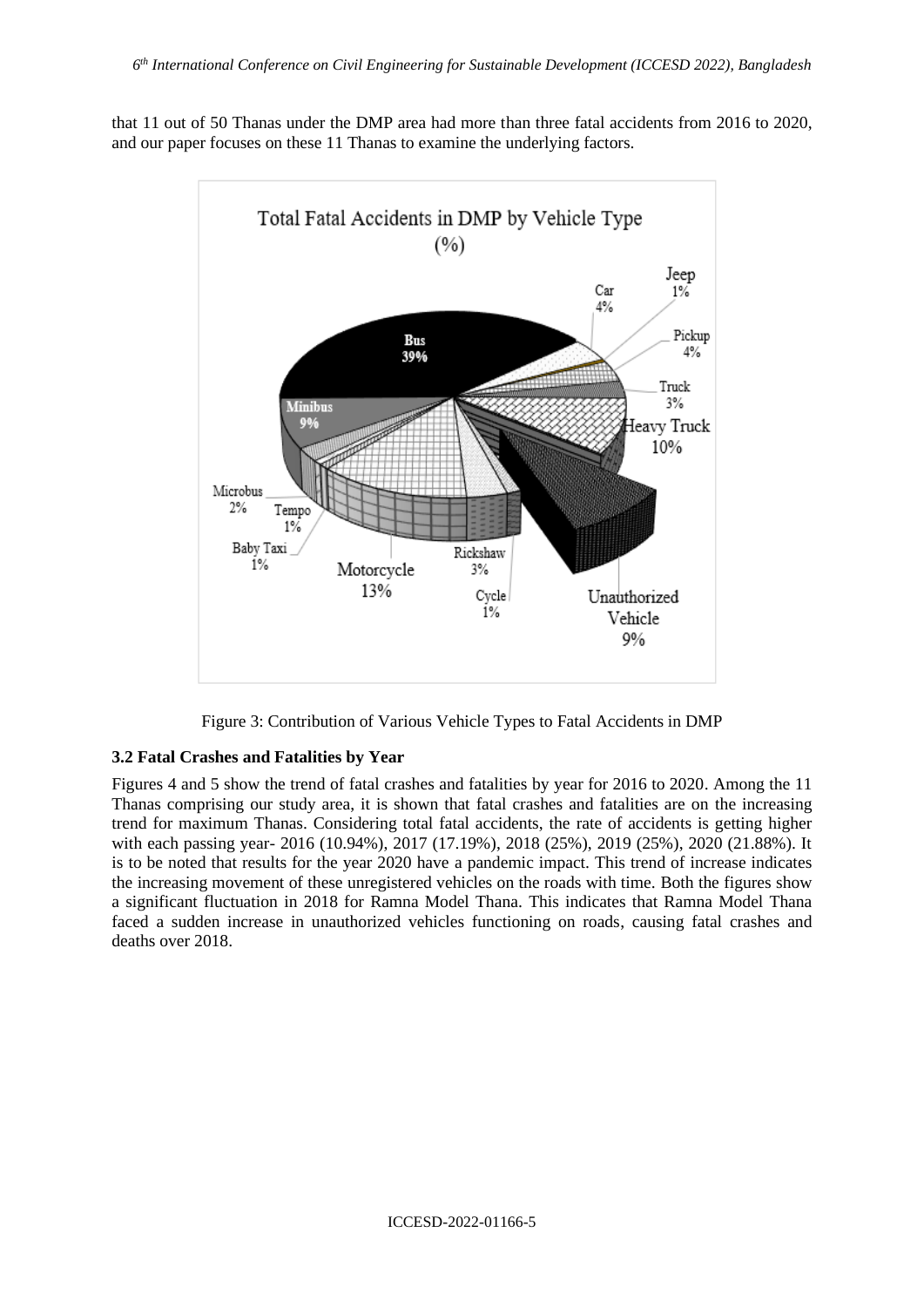

Figure 4: Fatal Accidents by Year



Figure 5: Fatalities by Year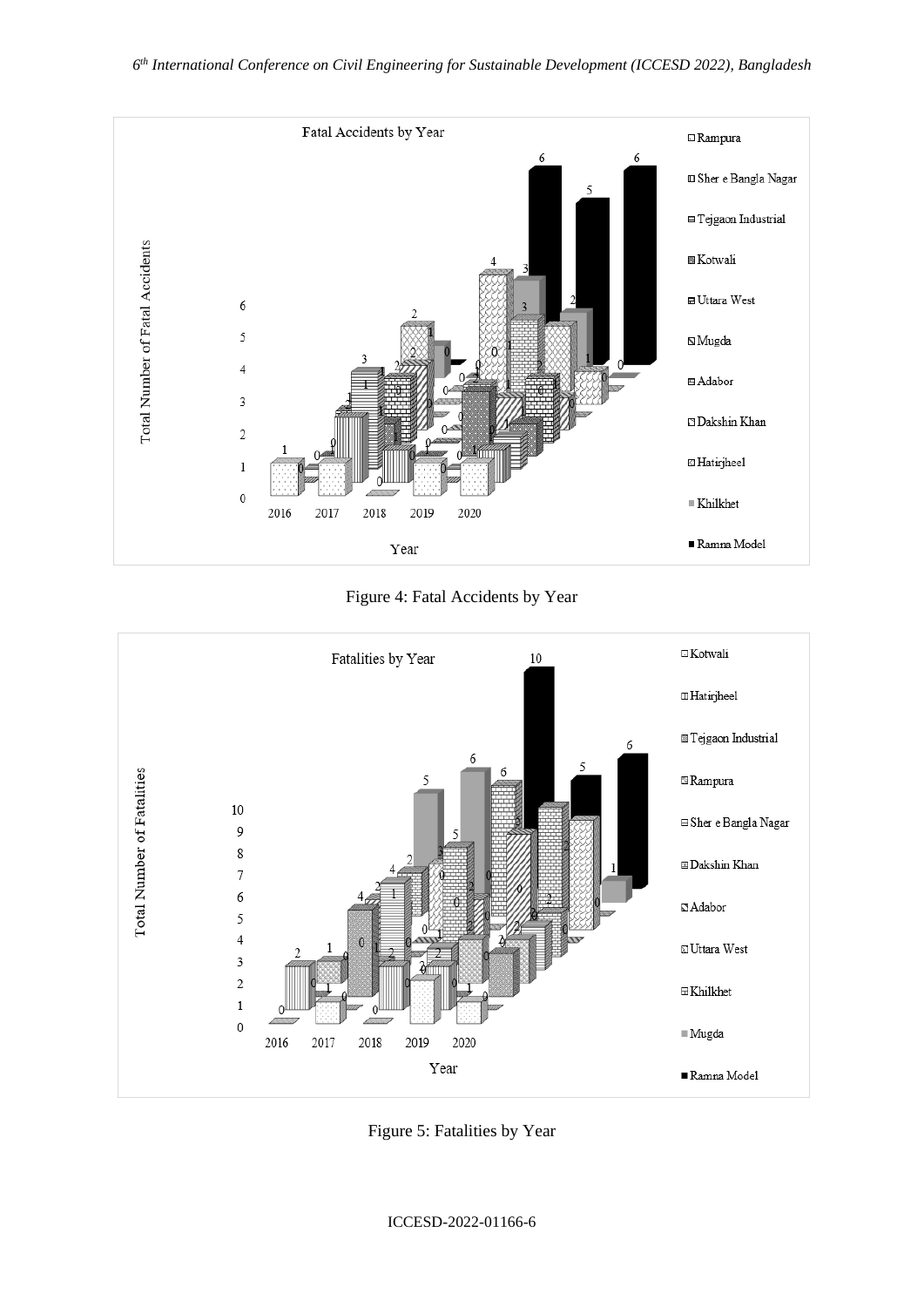## **3.3 Accident Severity Index**

The accident severity index, which is measured as total road accident fatalities per 100 accidents, is a critical accident-related parameter used to assess the level of intensity of an accident. From 2016 to 2020, the severity of accidents that occurred in eleven Thanas in DMP is shown in Table 1. The severity index is significantly high in all eleven Thanas, indicating that accidents involving unauthorized vehicles nearly always result in death. A low of 83.3 can be found in Kotwali, while a high of 200 can be seen in Uttara West. Except for Tejgaon Industrial (100.0) and Kotwali (83.3), all other Thanas have an index higher than 100, indicating that each accident results in more than one fatality on average.

| Thana                  | <b>Number</b><br>of<br><b>Injuries</b> | <b>Number</b><br>of<br><b>Fatalities</b> | Number of<br><b>Casualties</b> | Number of<br>Fatal<br><b>Accidents</b> | Number of<br><b>Total</b><br><b>Accidents</b> | Accident<br><b>Severity Index</b><br>$(col.3*100/$<br>col.6) |
|------------------------|----------------------------------------|------------------------------------------|--------------------------------|----------------------------------------|-----------------------------------------------|--------------------------------------------------------------|
| Adabor                 |                                        | 9                                        | 10                             | 5                                      | 7                                             | 128.6                                                        |
| Dakshin Khan           | $\Omega$                               | 10                                       | 10                             | 5                                      | 6                                             | 166.7                                                        |
| Hatirjheel             | 1                                      | 6                                        | 7                              | 5                                      | 5                                             | 120                                                          |
| Khilkhet               | 8                                      | 11                                       | 19                             | 6                                      | 7                                             | 157.1                                                        |
| Kotwali                | $\theta$                               | 5                                        | 5                              | $\overline{4}$                         | 6                                             | 83.3                                                         |
| Mugda                  | 3                                      | 12                                       | 15                             | 5                                      | 9                                             | 133.3                                                        |
| Ramna Model            | $\mathfrak{D}$                         | 24                                       | 26                             | 17                                     | 22                                            | 109.1                                                        |
| Rampura                | 3                                      | 7                                        | 10                             | 4                                      | 5                                             | 140                                                          |
| Sher e Bangla<br>Nagar | $\overline{2}$                         | 7                                        | 9                              | 4                                      | 5                                             | 140                                                          |
| Tejgaon<br>Industrial  | 2                                      | 6                                        | 8                              | $\overline{4}$                         | 6                                             | 100                                                          |
| <b>Uttara West</b>     | 4                                      | 10                                       | 14                             | 5                                      | 5                                             | 200                                                          |

#### Table 1: Accident Severity Index (Fatalities per 100 Accidents)

## **3.4 Fatal Crashes by Collision Type**



Figure 6: Fatal Accidents by Collision Type

In this study, we identified the most frequent collision type for the unauthorized vehicles within our study area for fatal accidents (Figure 6). Of the total fatal crashes, hit pedestrians appear as the most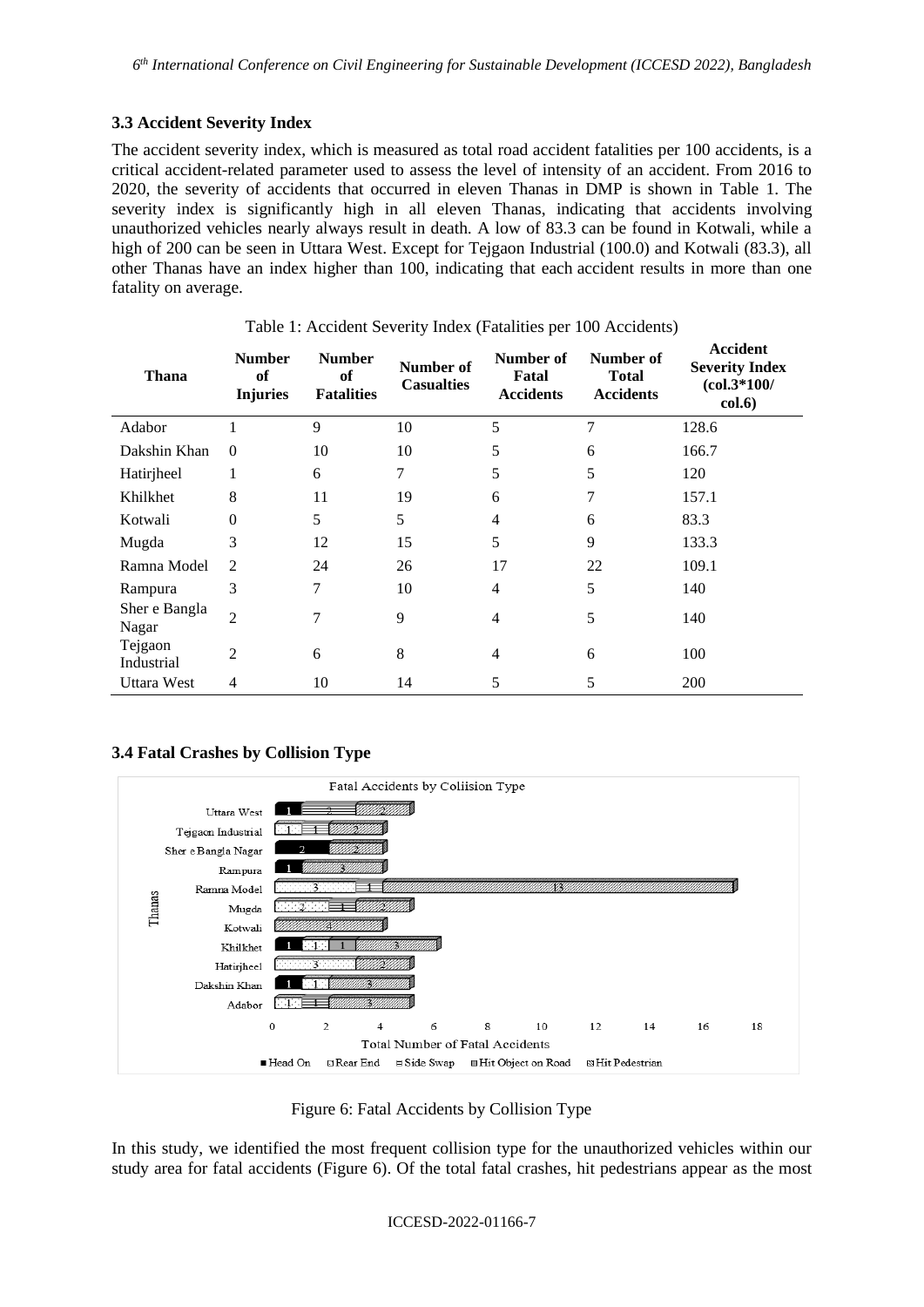common type of collision for the selected 11 Thanas, amounting to 60.94%. This is followed by the rear end (18.75%), head-on (9.38%), and side swap (9.38%). The high percentage of pedestrians hit by an unauthorized vehicle is a severe alarm regarding the safety of pedestrians, so their safety issues must be addressed.

#### **3.5 Fatalities and Injuries by Road Class**

Figure 7 and 8 depicts the prevalence of fatalities and injuries involving unauthorized vehicles by road class. As can be observed, fatal accidents and deaths are more commonplace on national highways and city roads than feeder roads. Fatal accidents occurred only on city roads in Sher e Bangla Nagar and Uttara West. As national highways do not pass through these thanas, it is logical that fatal accidents only took place on city roads and feeder roads in Rampura and Mugda. Although Tejgaon Industrial and Khilkhet had equal percentages (50%) of fatal accidents on national highways and city roads, mortality was more significant on national highways in both cases. This might be because greater speeds facilitated by lower traffic volumes increase the likelihood of a serious injury. National highways dominate Kotwali, Dakshin Khan, and Ramna Model, accounting for 75%, 80%, and 65% of fatal accidents, respectively, with comparable fatality rates. Whereas, In Adabor and Hatirjheel, city roads govern for 60% and 80% of fatal accidents and 55.6% and 66.7% of fatalities, respectively.



## Figure 7: Fatal Accidents by Road Class Figure 8: Fatalities by Road Class (in percentage) (in percentage)

#### **3.6 Fatalities and Injuries by Road Users**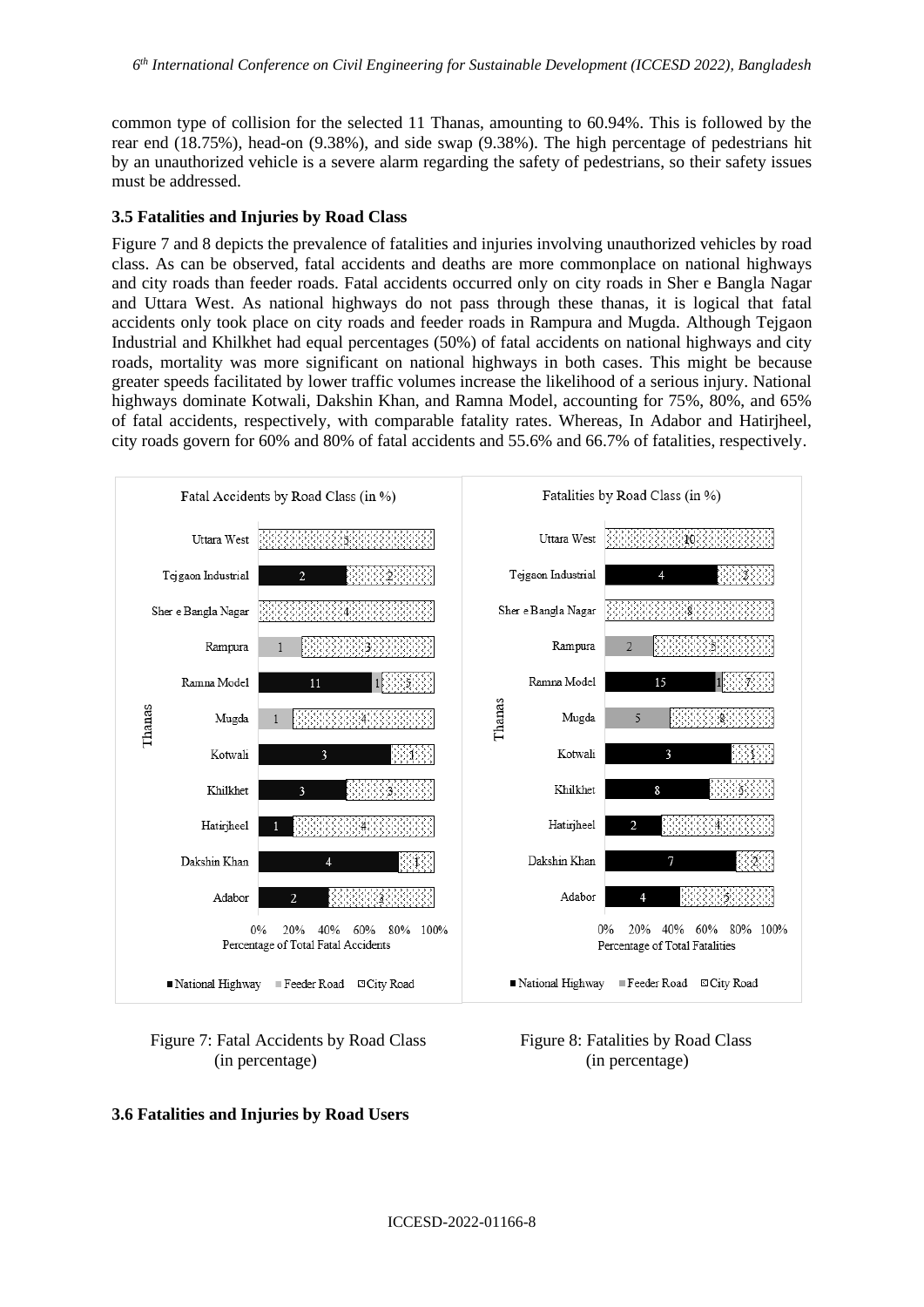

Figure 9: Fatalities and Injuries by Road Users

From Figure 9, it can be seen that the total amount of fatalities and injuries among road users are 107 and 26, respectively. This finding suggests that most fatal accidents result in more fatalities than injuries. The fatality rate is also most dominant for pedestrians (59.81%), the injury rate is also significant (30.77%). This is followed by passengers (fatality rate 34.58%, injury rate 46.15%) and drivers (fatality rate 5.61%, injury rate 23.08%). This result highly justifies the attention towards pedestrian safety and highlights the seriousness of crashes for these vehicles.

## **3.7 Fatal Crashes by Junction Type**

We discovered that 29 fatal accidents did not occur at any kind of junction (crash rate 45.31%) out of 64 fatal accident instances, demonstrating that junction types had little effect on fatal accidents for these vehicles. This rate is followed by other types of junctions (28.13%) and Cross-Intersections (12.5%). Figure 10 depicts the results of this research.



Figure 10: Fatal Crashes by Junction Type (in Percentage)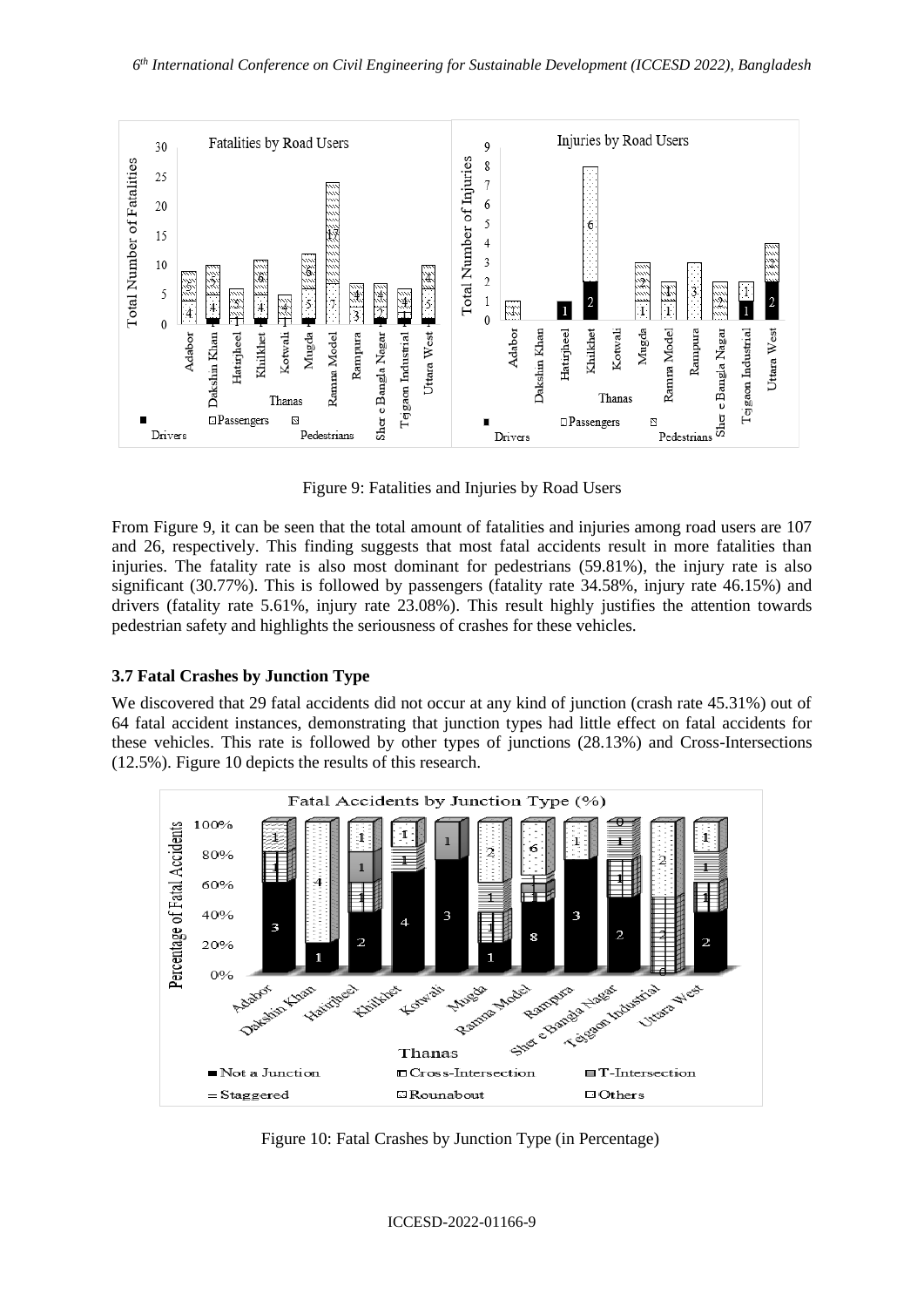## **3.8 Fatal Crashes by Surface Quality**

From the collected data, it is found that out of a total of 64 fatal cases, 61 fatal crashes took place at good surface conditioned roads (95.31%), one fatal crash took place at the rough conditioned road (1.56%), 2 took place at under-construction roads (3.13%). Therefore, the result explains that surface quality is not a contributing factor in fatal crashes for unauthorized vehicles. The number of fatal crashes by surface quality for the 11 Thanas is shown in Figure 11.



Figure 11: Fatal Accidents by Surface Quality

## **3.9 Pedestrian Fatalities and Injuries by Age Group**

Figure 12 demonstrates pedestrian fatalities by age group. The analysis revealed that age group 31-45, which is the most economically active group, faces the highest fatality rate  $(42.42\%)$ . The Injury rate for this group is 50%. The fatality rate then follows for age group 18-30 (21.21%), injury rate being 50%. Children aged under 18, faces 12.12% fatality rate. People aged over 60, faces the lowest fatality rate of 6.06%.

## **3.10 Passenger Fatalities and Injuries by Age Group**

Figure 13 illustrates passenger fatalities by age group. Unfortunately, from the data analysis, only 9 deaths and 9 injuries were found in total where age information was provided, which is quite low compared with pedestrian cases. The highest fatality rate is found for the age group 46-60 (44.44%), with no injuries. Fatality rate then follows for age group 18-30 (33.33%), with 33.33% injury rate. Here, records on fatalities and injuries for all ages are dispersed and indicate no prominence for any particular age group.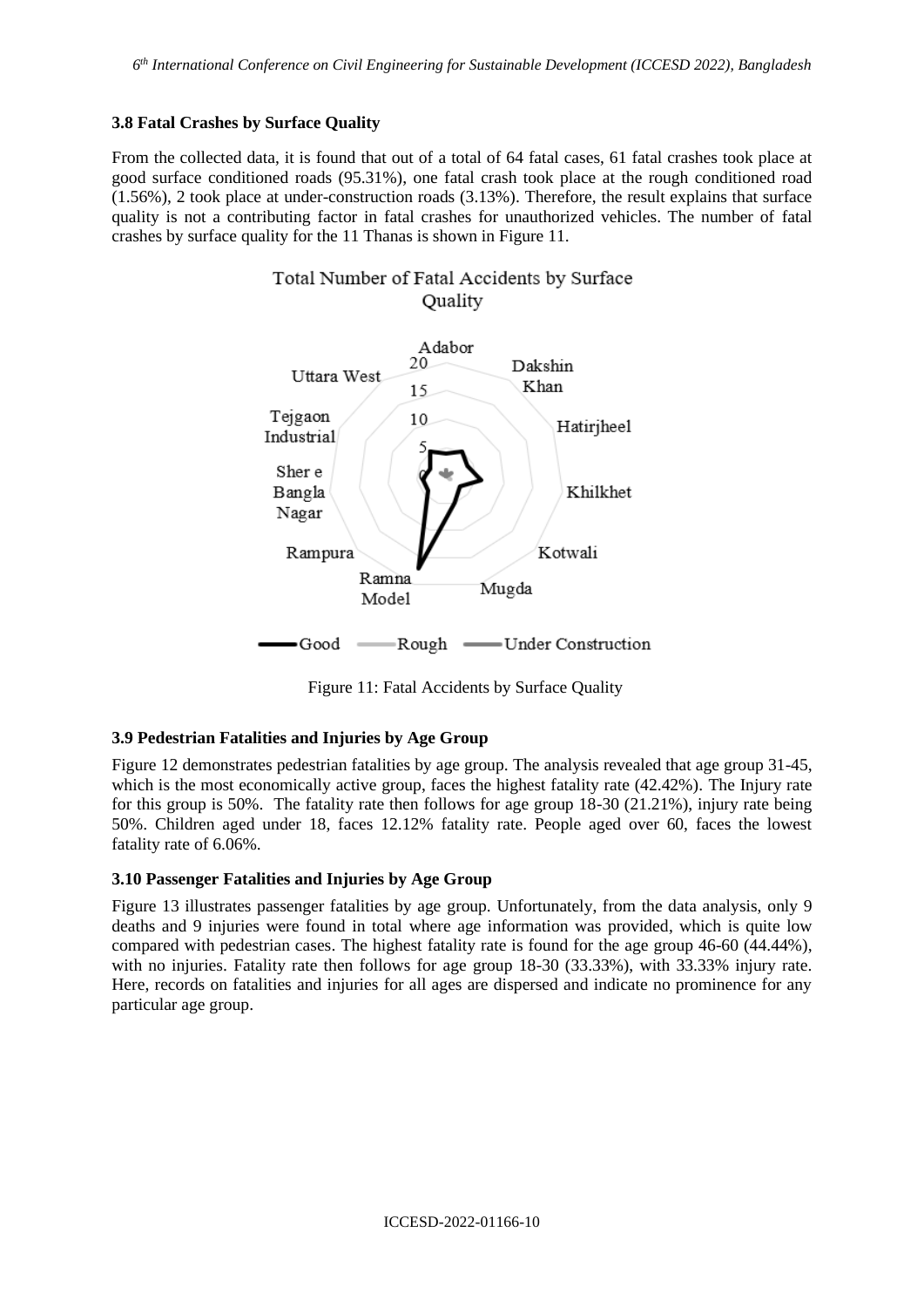

#### **3.11 Fatalities and Injuries by Sex**

Figures 14 and 15 show pedestrian fatalities and injuries by gender, and Figures 16 and 17 depict passenger deaths and injuries based on gender. From Figures 14 and 15, it is observed that male pedestrians are more prone to fatalities and injuries than females. For 5 Thanas (Adabor, Dakshin Khan, Khilkhet, Mugdha, Rampura), the male pedestrian fatality rate is 100%, and for other Thanas, the male pedestrian fatality rate is also higher than female pedestrians. This is because, among pedestrians, males have more walking exposure, vehicle-pedestrian collision risk. From Figures 16 and 17, it is observed that female passengers are more likely to be killed and or injured than male passengers.



Figure 14: Pedestrian Fatalities by Sex Figure 15: Pedestrian Injuries by Sex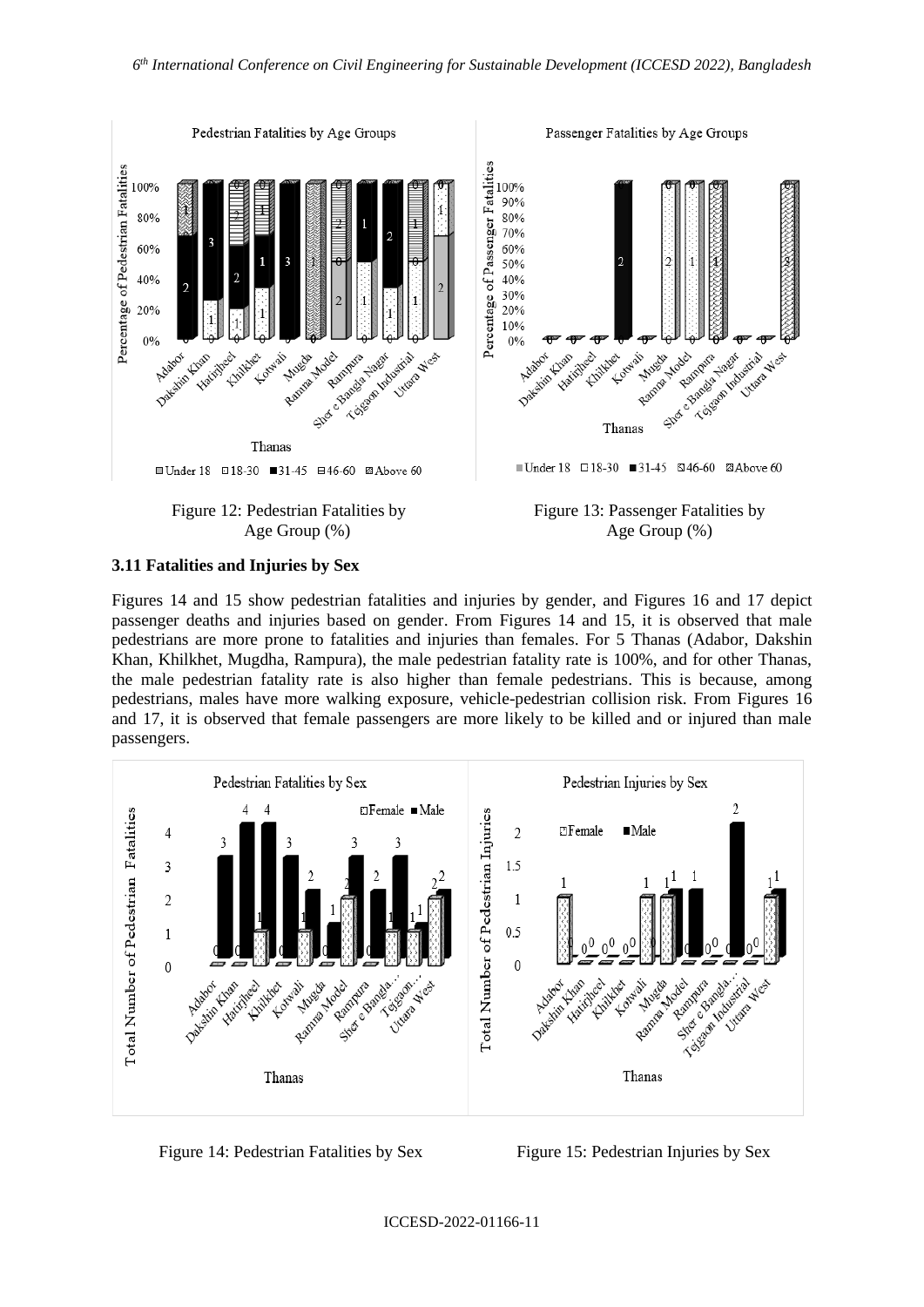

Figure 16: Passenger Fatalities by Sex Figure 17: Passenger Injuries by Sex

## **3.12 Factors Contributing to Fatal Accidents**

According to the findings of the study, these unauthorized vehicles often cause fatalities while operating on public roadways. Because they are structurally unfit, they lack appropriate brake controllers, leading to a heavy impact on the victims. As a result, the death rate for these vehicles is substantially greater than that of other vehicles. Over-speeding and reckless driving are also two major contributing causes in these fatal accidents, according to Accident Recorded Database, ARI, BUET. In this article, out of a total of 64 fatal accident case studies, over-speeding and reckless driving were responsible for 100% of the collisions (Accident Research Institute, BUET). Furthermore, the majority of the drivers of these vehicles do not have the necessary expertise or license to drive, nor do they follow any safety precautions. According to Figure 18, Drivers were discovered not wearing seatbelts in 96% of the 64 fatal accident cases, placing themselves at risk.



Figure 18: Drivers Wearing Seatbelt (%)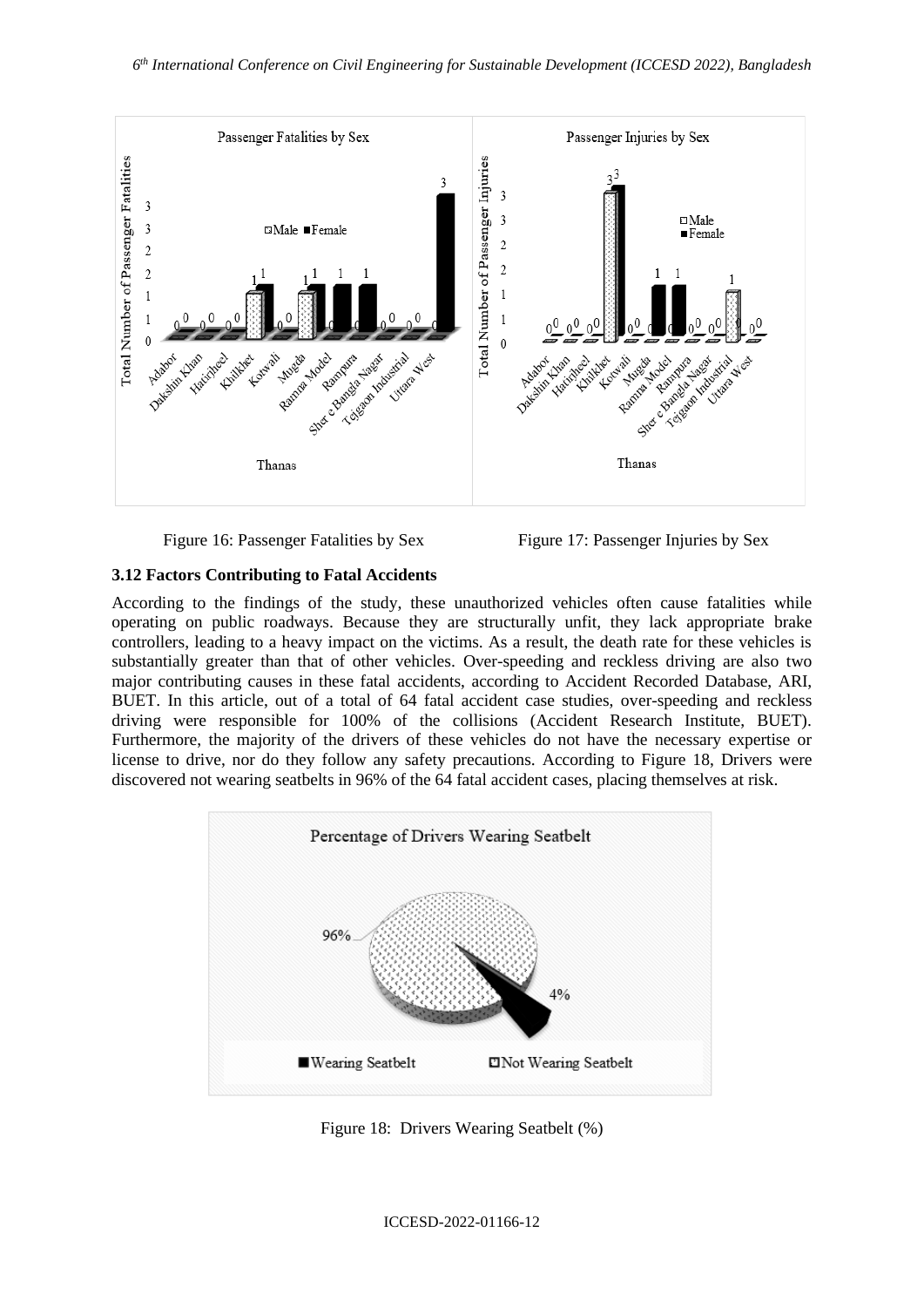#### **3.13 Spatial Representation using ArcGIS**

In Figure 19, bar graphs depicting the overall number of fatal accidents, deaths, and injuries in our well-respected research region prepared using ArcGIS are shown. The Geographical Information System (GIS) analysis of eleven DMP Thanas reveals that when compared to other thanas, Ramna Thana has a significantly greater number of fatal accidents (17), followed by Khilkhet Thana (6). In all other Thanas, the total number of fatal accidents varies little. The plot clarifies that mortality rates are consistently greater than fatal accident rates in almost all Thanas. This also reveals that, despite having fewer fatal accidents than the other Thanas, Uttara West has the fourth-highest number of deaths, after only Ramna Model, Mugda, and Khilkhet Thana.

#### Thana wise Fatal Accident Scenerio in DMP for Unauthorized Vehicles



Figure 19: Spatial Representation of Fatal Accident Situation for Eleven Thanas on the Map of DMP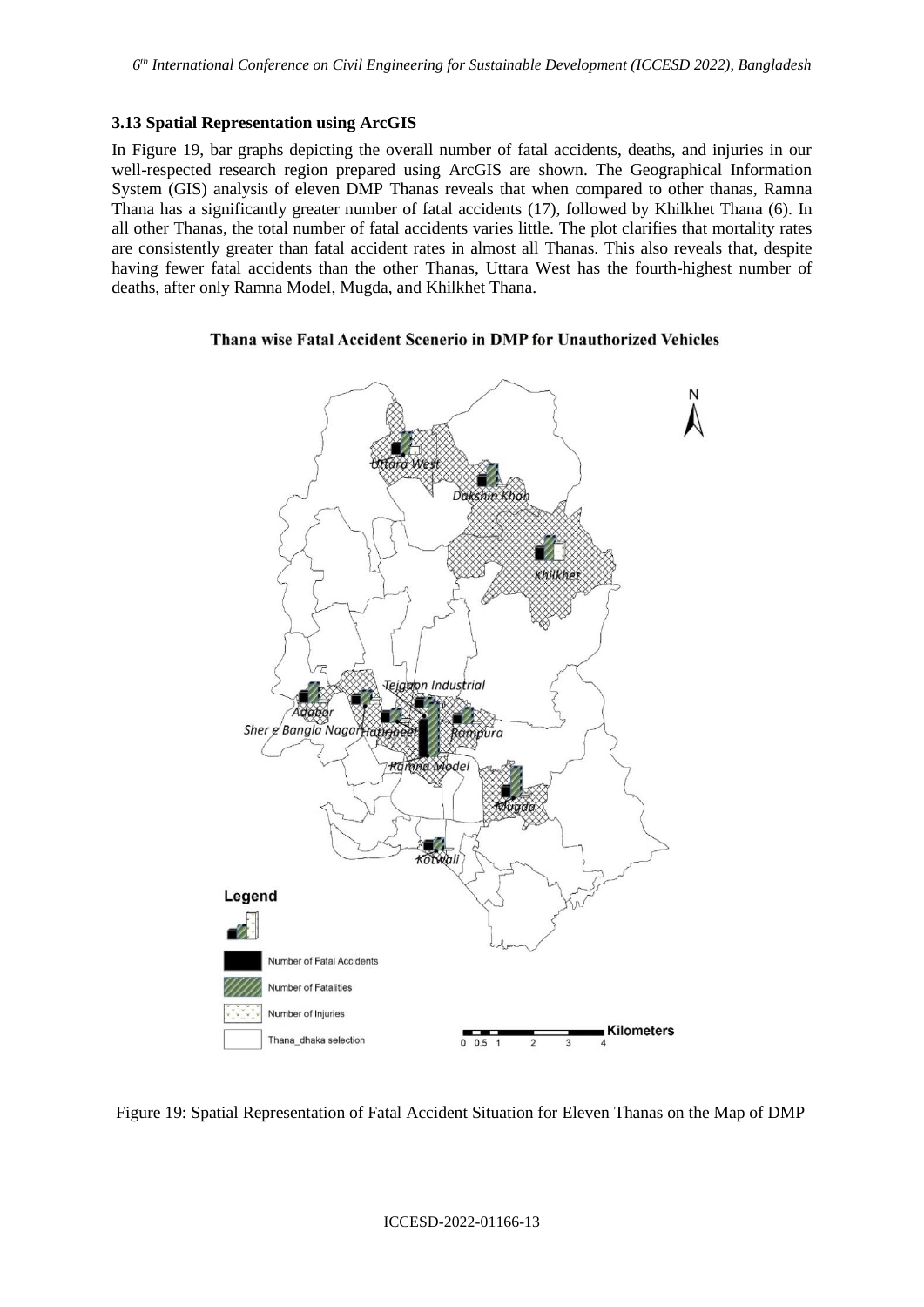#### **4. CONCLUSIONS**

The paper evaluated the patterns, characteristics, and contributing factors of the fatal accidents where unauthorized vehicles were involved for specified 11 Thanas having more than three fatal accidents from 2016 to 2020. Excluding Tejgaon Industrial (100.0) and Kotwali (83.3), all other Thanas have an accident severity index higher than 100, suggesting that each accident causes more than one death on average. Out of all the Thanas studied, the Ramna Model has the highest number of fatal accidents (17), nearly four times greater than the average number of fatal accidents in all other Thanas. It is found that hitting a pedestrian is the most common collision type for these Thanas (60.94%) followed by the rear end (18.75%), head-on (9.38%), and side swap (9.38%). The mortality rate for pedestrians (59.81%) is also much higher than that of passengers (34.58%) or drivers (5.61%). It shows that among pedestrians, economically active people (age 31 to 45) face the highest fatality rate (42.42%), and people aged over 60 face the lowest fatality rate (6.06%). Male pedestrians are more exposed to fatal accidents and fatalities than female pedestrians, whereas the reverse is true for passengers. National highways and city roads have a higher rate of fatal crashes and mortalities than feeder roads. The study also showed an increasing trend of fatal crashes and fatalities for maximum Thanas, indicating the increase in the number and movement of unauthorized vehicles with time. However, junction type, alcohol consumption, weather conditions, and road surface quality have very little impact on fatal accident characteristics, so these factors do not contribute to fatal accidents. According to the data taken from ARI (Accident Research Institute), BUET, over-speeding and reckless driving are two principal factors that contributed to all of our study accidents apart from the structural instability of the vehicle. As it is found in the study, pedestrians are the primary victims of fatal accidents and fatalities, so their safety must be prioritized on an urgent basis.

#### **ACKNOWLEDGEMENT**

Authors would like to express heartiest gratitude to Accident Research Institute (ARI), BUET for the road accident data.

#### **REFERENCES**

AHMED, B. (2012). Traffic Accident Study in Dhaka City.

- Ahmed, I., Ahmed, B., & Hainin, M. R. (2014). Road traffic accident characteristics in Dhaka, Bangladesh. Jurnal Teknologi, 71(3).
- Ahsan, H. M., Raihan, M. A., Rahman, M. S., & Arefin, N. H. (2011, December). Reporting and recording of road traffic accidents in Bangladesh. In 4th annual paper meet and 1st civil engineering congress (pp. 22-24).
- Ahsan, M. J., Roy, S., & Huq, A. S. (2021). AN IN-DEPTH ESTIMATION OF ROAD TRAFFIC ACCIDENT COST IN BANGLADESH.
- Akter, T., & Pervaz, S. (2019). Assessing motorcycle accident and injury characteristics in Dhaka Metropolitan City. In First International Conference on Urban and Regional Planning (ICURP). Dhaka, Bangladesh.
- Anjum, N. (2018). Emerging Role of Easy Bike in Khulna City: Contribution Towards Sustainability. In 4th International Conference on Advances in Civil Engineering 2018 (ICACE 2018) (pp. 805- 810).
- Bhuiyan, M., & Islam, M. (2018). A Study on Pedestrian Deaths in Dhaka City Road Accidents.
- Cogbill, T. H., Landercasper, J., & METHENY, J. A. (1985). Three-wheeler accidents. JAMA, 254(8), 1037-1037.
- Haynes, C. D., Stroud, S. D., & Thompson, C. E. (1986). The three-wheeler (adult tricycle): an unstable, dangerous machine. The Journal of trauma, 26(7), 643-648.
- Hossein, M. E. Sustainable Urban Transport on Three Wheels. Romanian Journal of Transport Infrastructure, 9(2), 19-36.